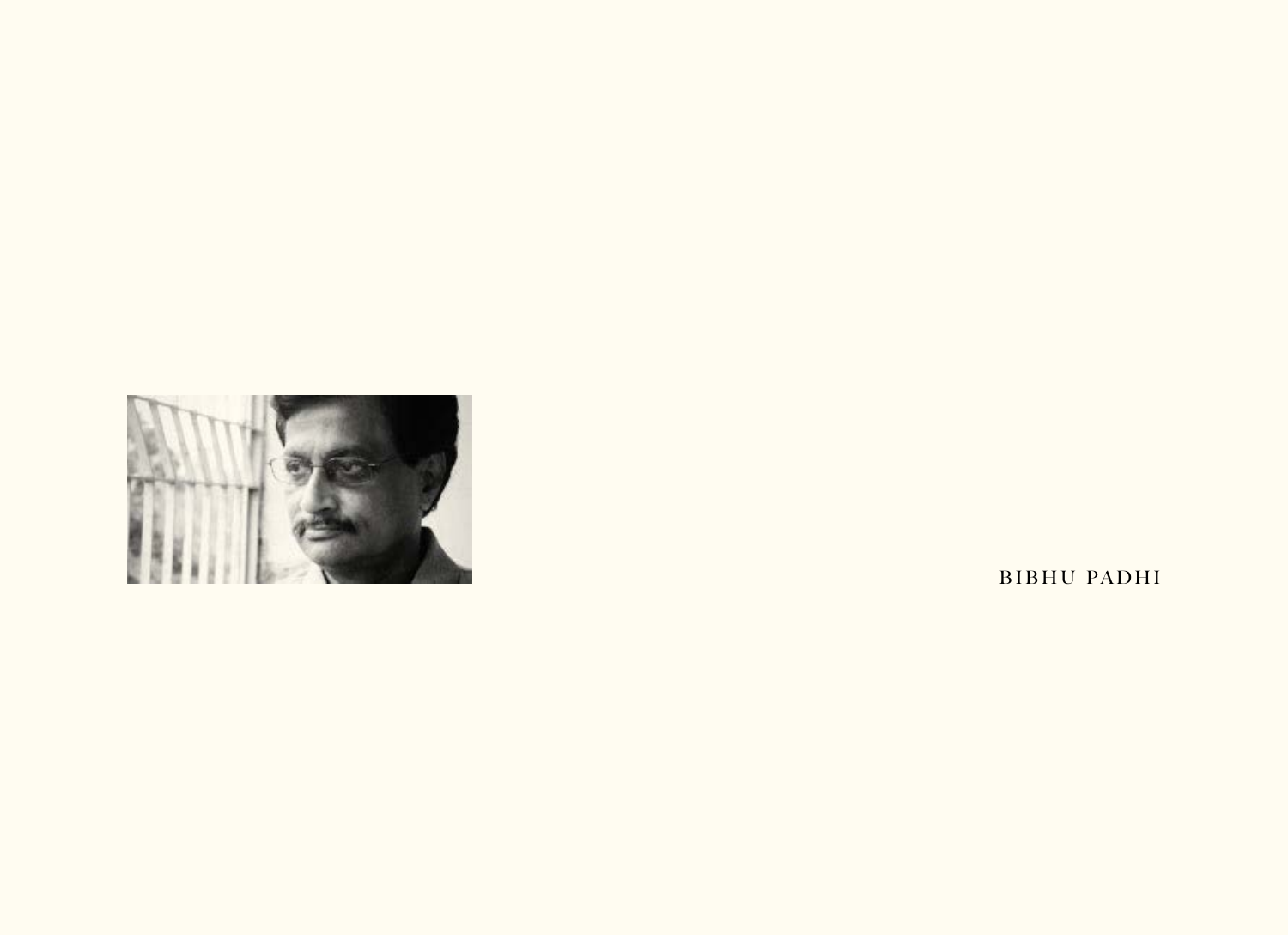## Journey Back

The evening was too innocent to take notice of the words;

I was innocent too until they sleepwalked

to their places far within my heart.

Memory of things is too short, is in fact forgotten easily.

My woman received them too, but she is wiser than me

and knows what to retain, what to forget.

But that evening, the innocuous *paan*-shop's transistor

was too far away for the exact words of the song.

Nimapada: I owe you

**PADHI**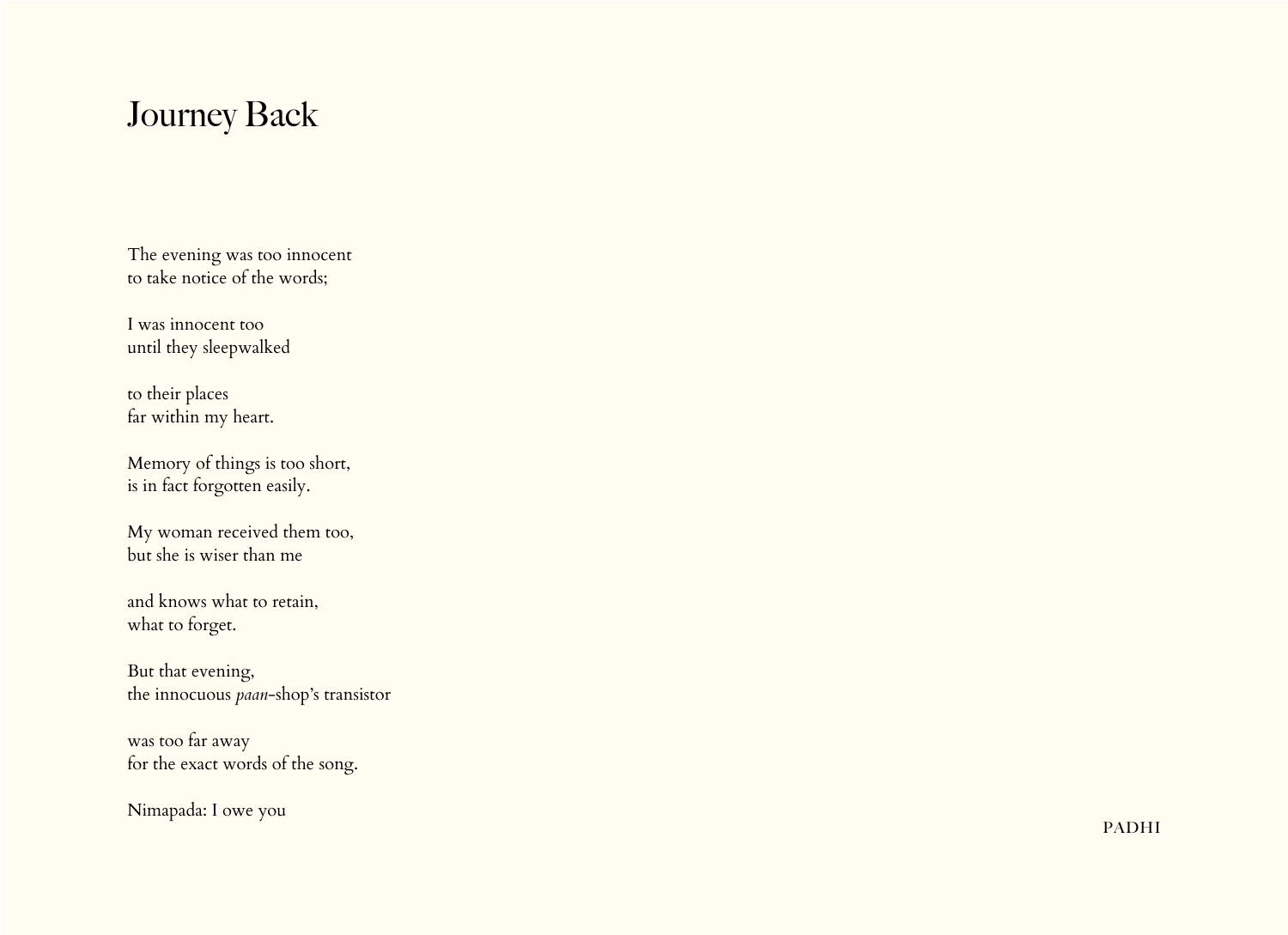the wind-swept song.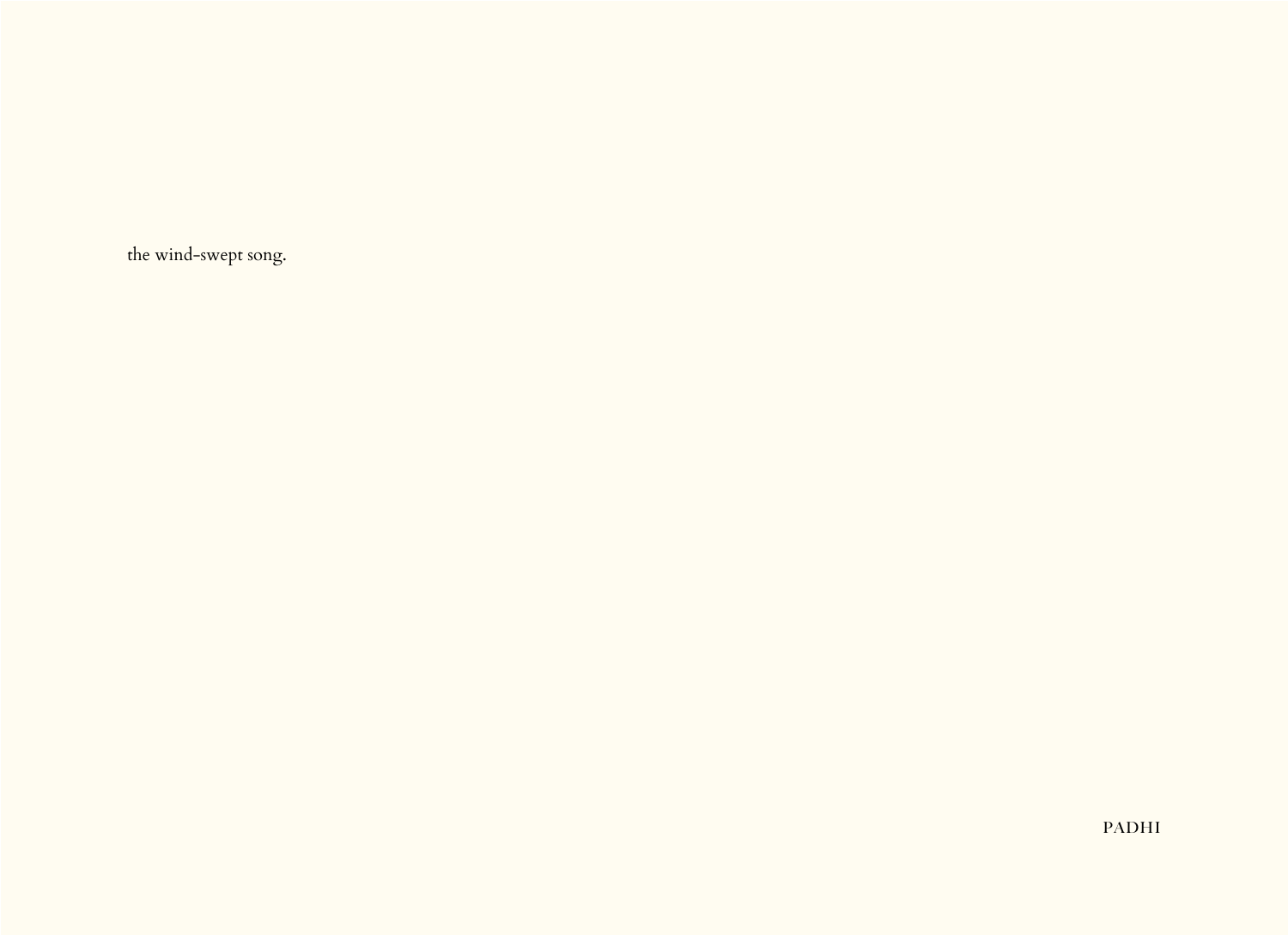## Beginning the Year

In the old time, the new year. Small promises rise up

to the swampy surface of the heart, float meekly on its thick waters.

Promises, filled with the future, of each

slighted soul even before it took its body.

Promises. Will the heart know which ones to choose in an act of delicate gathering at all?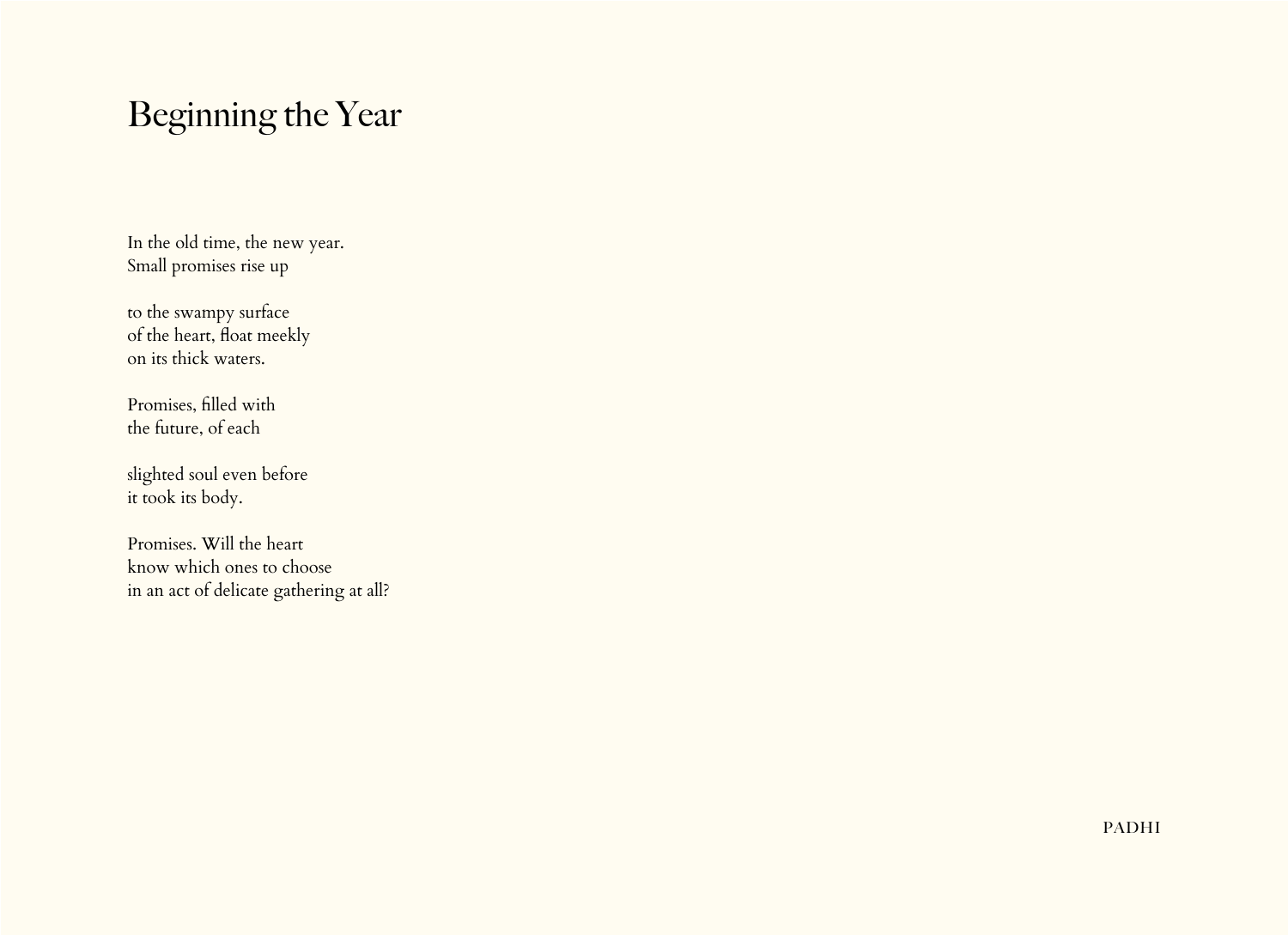## The Gate

It seems, somewhere, in California, it hangs loose, in need of nailing words, a long course of repairs. Even now, long after expert hands took notice of it in their five-fingered, precise lines. A gate opening to fictional voices, straining to be heard by men and gods, narrated with much laughter and anger in rhyming lines of unvarying lengths forthright, complacent, cocksure. How can that gate allow our cold luck into the warmth of company, so far from us, so much unlike anything we've known till now a creator's wish to be identified by what he creates from the white noise of San Francisco Bay, speaking to no one except a few, meaning nothing? We're told, they have built a story around the Gate, on a raised platform, so that the strutting figures could be seen for the first time along with their strident accents, now maturing into a sordid aggregate of venerable episodes.